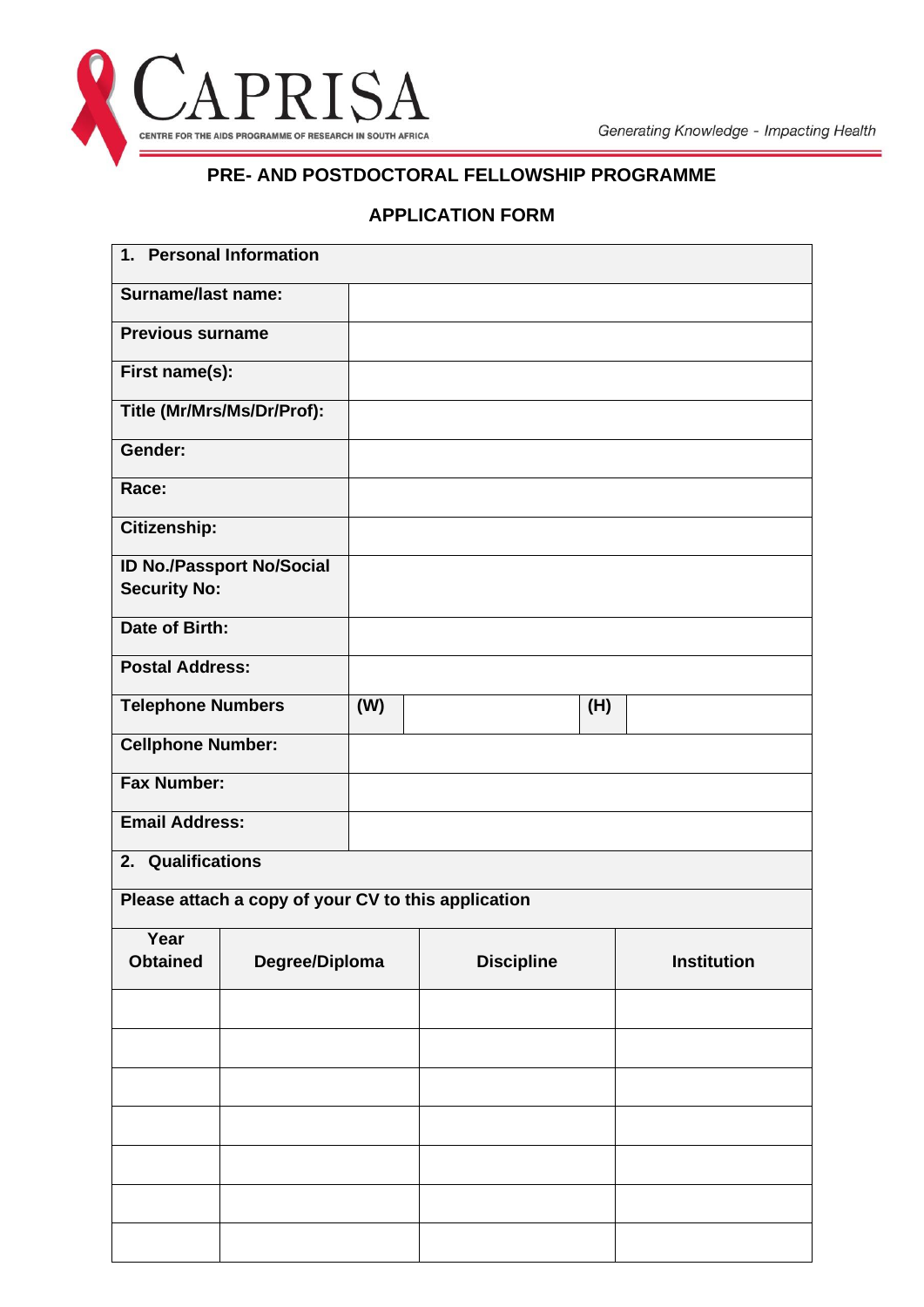|                   | 3. Employment History/Experience |                                                                                    |                    |
|-------------------|----------------------------------|------------------------------------------------------------------------------------|--------------------|
| <b>Start Date</b> | <b>End Date</b>                  | <b>Position Held</b>                                                               | <b>Institution</b> |
|                   |                                  |                                                                                    |                    |
|                   |                                  |                                                                                    |                    |
|                   |                                  |                                                                                    |                    |
|                   |                                  |                                                                                    |                    |
|                   |                                  |                                                                                    |                    |
|                   |                                  | 4. Give a brief description of your research experience                            |                    |
|                   |                                  |                                                                                    |                    |
|                   |                                  |                                                                                    |                    |
|                   |                                  |                                                                                    |                    |
|                   |                                  |                                                                                    |                    |
|                   |                                  |                                                                                    |                    |
|                   |                                  |                                                                                    |                    |
|                   |                                  |                                                                                    |                    |
|                   |                                  |                                                                                    |                    |
|                   |                                  |                                                                                    |                    |
|                   |                                  |                                                                                    |                    |
|                   |                                  | 5. Provide a brief description of your current field of interest and describe what |                    |
|                   |                                  | research you would like to get involved with while you are at CAPRISA / DSI-       |                    |
| <b>NRF CoE</b>    |                                  |                                                                                    |                    |
|                   |                                  |                                                                                    |                    |
|                   |                                  |                                                                                    |                    |
|                   |                                  |                                                                                    |                    |
|                   |                                  |                                                                                    |                    |
|                   |                                  |                                                                                    |                    |
|                   |                                  |                                                                                    |                    |
|                   |                                  |                                                                                    |                    |
|                   |                                  |                                                                                    |                    |
|                   |                                  |                                                                                    |                    |
|                   |                                  |                                                                                    |                    |
|                   |                                  |                                                                                    |                    |
|                   |                                  |                                                                                    |                    |
|                   |                                  |                                                                                    |                    |
|                   |                                  |                                                                                    |                    |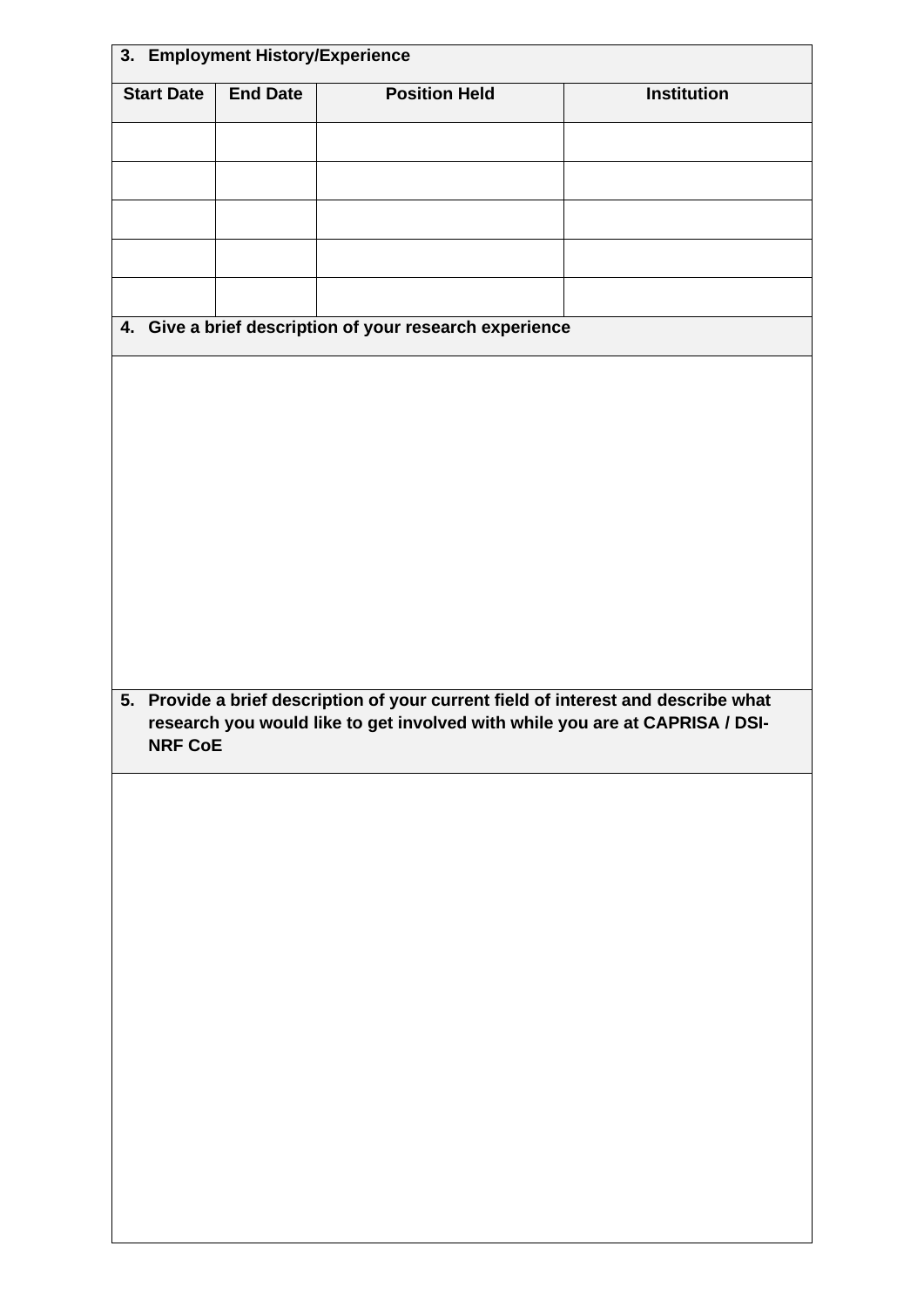| 6. | Give a brief description of how this training will contribute to your professional<br>development |                                                   |                                                                                              |                                                      |
|----|---------------------------------------------------------------------------------------------------|---------------------------------------------------|----------------------------------------------------------------------------------------------|------------------------------------------------------|
|    |                                                                                                   |                                                   |                                                                                              |                                                      |
|    |                                                                                                   |                                                   |                                                                                              |                                                      |
|    |                                                                                                   |                                                   |                                                                                              |                                                      |
|    |                                                                                                   |                                                   |                                                                                              |                                                      |
|    |                                                                                                   |                                                   |                                                                                              |                                                      |
|    |                                                                                                   |                                                   |                                                                                              |                                                      |
|    |                                                                                                   |                                                   |                                                                                              |                                                      |
|    |                                                                                                   |                                                   | 7. Are you currently registered for a higher degree?                                         | Yes<br>No                                            |
|    |                                                                                                   |                                                   | If YES, please provide degree details and year of first registration:                        |                                                      |
|    |                                                                                                   |                                                   |                                                                                              |                                                      |
|    | Title of thesis:-                                                                                 |                                                   |                                                                                              |                                                      |
|    |                                                                                                   | (Honours / Masters / Doctoral):                   | 8. Please indicate the Institution you are <i>intending</i> to register with for your degree |                                                      |
|    | <b>UKZN</b>                                                                                       | <b>UCT</b>                                        | <b>WITS (NICD)</b>                                                                           |                                                      |
| 9. | Yes                                                                                               | No                                                | Have you received funding from the NRF before?                                               |                                                      |
|    |                                                                                                   | If YES, please provide the following information: |                                                                                              |                                                      |
|    | Date of award                                                                                     | Value of the<br>award                             | <b>Degree obtained</b>                                                                       | Institution through which<br>the degree was obtained |
|    |                                                                                                   |                                                   |                                                                                              |                                                      |
|    |                                                                                                   |                                                   |                                                                                              |                                                      |
|    |                                                                                                   |                                                   |                                                                                              |                                                      |
|    |                                                                                                   |                                                   |                                                                                              |                                                      |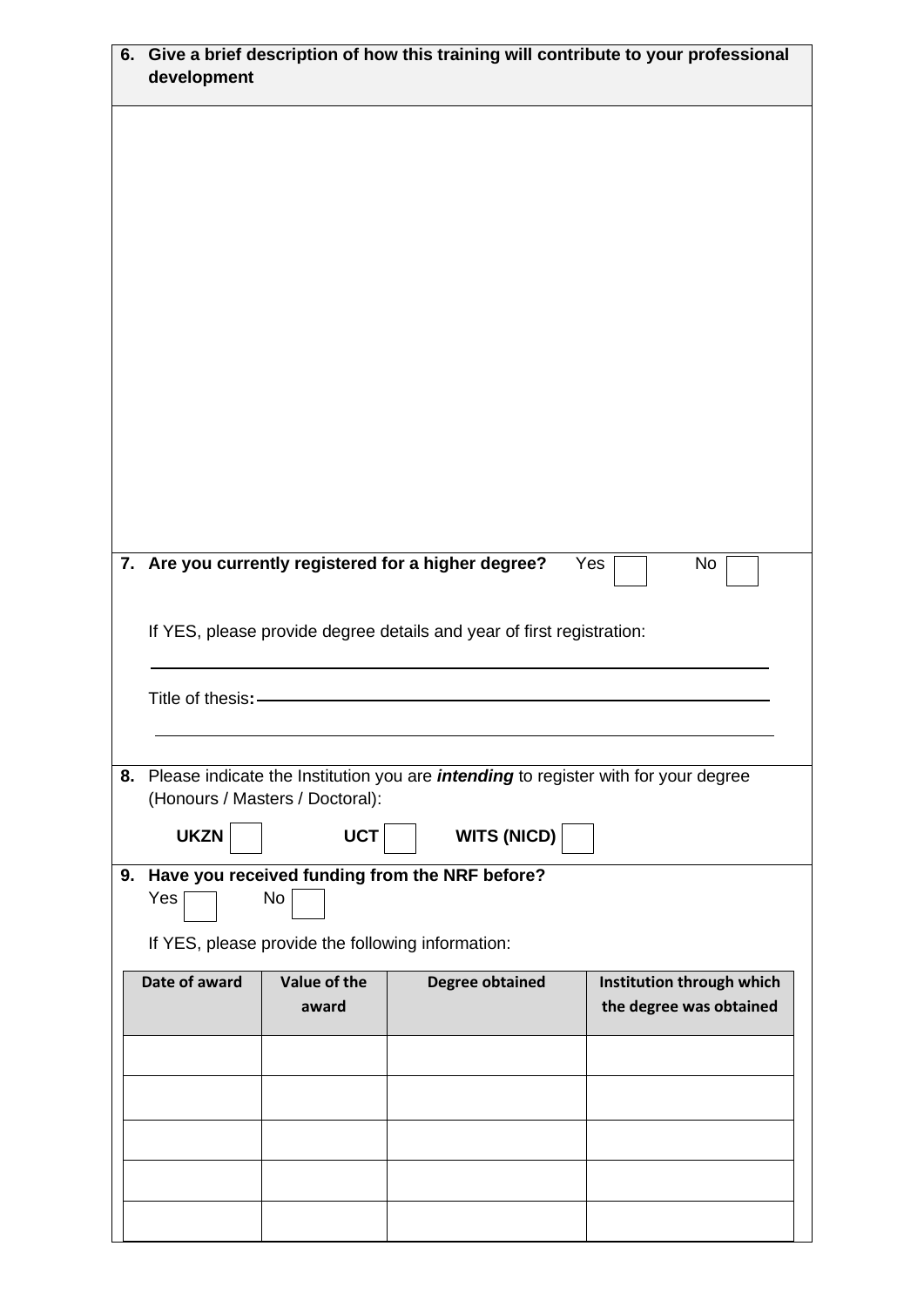| 10. Are you currently receiving any study support through other grants or<br>bursaries?<br>Yes<br><b>No</b> |                                       |                                                                    |                            |
|-------------------------------------------------------------------------------------------------------------|---------------------------------------|--------------------------------------------------------------------|----------------------------|
| If YES, please provide the following information:                                                           |                                       |                                                                    |                            |
| <b>Source of funds</b>                                                                                      | Value and period of<br>grant or award | <b>Nature of support</b>                                           | <b>Conditions of award</b> |
|                                                                                                             |                                       |                                                                    |                            |
|                                                                                                             |                                       |                                                                    |                            |
|                                                                                                             |                                       |                                                                    |                            |
|                                                                                                             |                                       |                                                                    |                            |
|                                                                                                             |                                       |                                                                    |                            |
|                                                                                                             |                                       | 11. Please provide the names and contact details of three referees |                            |
|                                                                                                             |                                       |                                                                    |                            |
| Name:<br><b>Institution:</b>                                                                                |                                       |                                                                    |                            |
| Email:                                                                                                      |                                       |                                                                    |                            |
| Tel:                                                                                                        |                                       |                                                                    |                            |
|                                                                                                             |                                       |                                                                    |                            |
| Name:                                                                                                       |                                       |                                                                    |                            |
| Institution:                                                                                                |                                       |                                                                    |                            |
| Email:                                                                                                      |                                       |                                                                    |                            |
| Tel:                                                                                                        |                                       |                                                                    |                            |
| Name:                                                                                                       |                                       |                                                                    |                            |
| <b>Institution:</b>                                                                                         |                                       |                                                                    |                            |
| Email:                                                                                                      |                                       |                                                                    |                            |
| Tel:                                                                                                        |                                       |                                                                    |                            |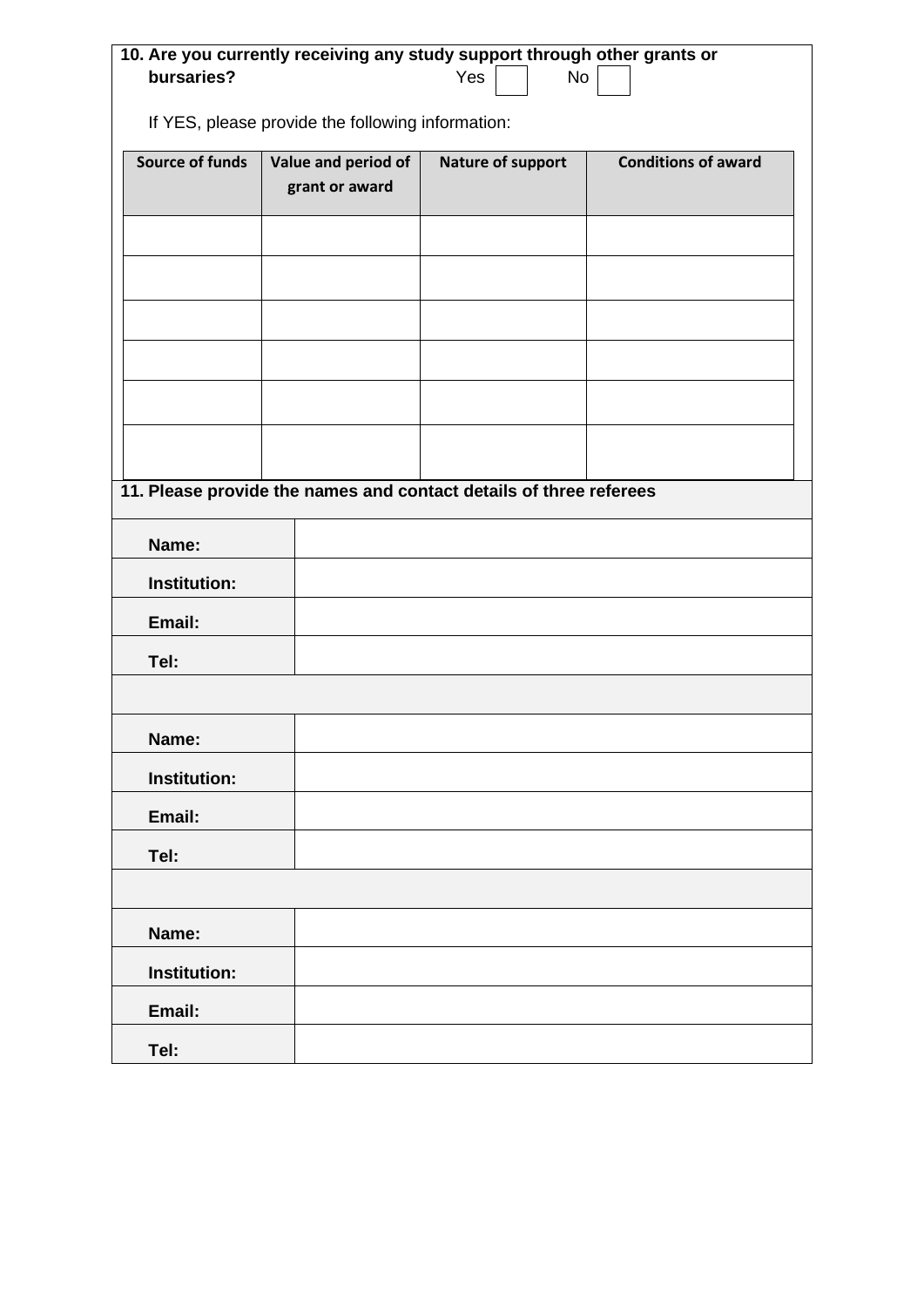I ………………………………………………………………………..hereby certify that to the best of my knowledge the information provided in this application is true and correct.

\_\_\_\_\_\_\_\_\_\_\_\_\_\_\_\_\_\_\_\_\_\_\_\_\_\_\_\_\_\_\_\_\_\_ \_\_\_\_\_\_\_\_\_\_\_\_\_\_\_\_\_\_\_\_\_\_\_\_\_\_\_\_\_\_\_\_

SIGNATURE DATE

Thank you for applying to the CAPRISA Fellowship Programme. Please forward your completed application form to Sma Mzobe:

Email address: [Sma.Mzobe@caprisa.org](mailto:Sma.Mzobe@caprisa.org)

Postal address: CAPRISA, 2<sup>nd</sup> Floor K-RITH Tower, Nelson R Mandela School of Medicine, Private Bag X7, Congella, 4013, DURBAN